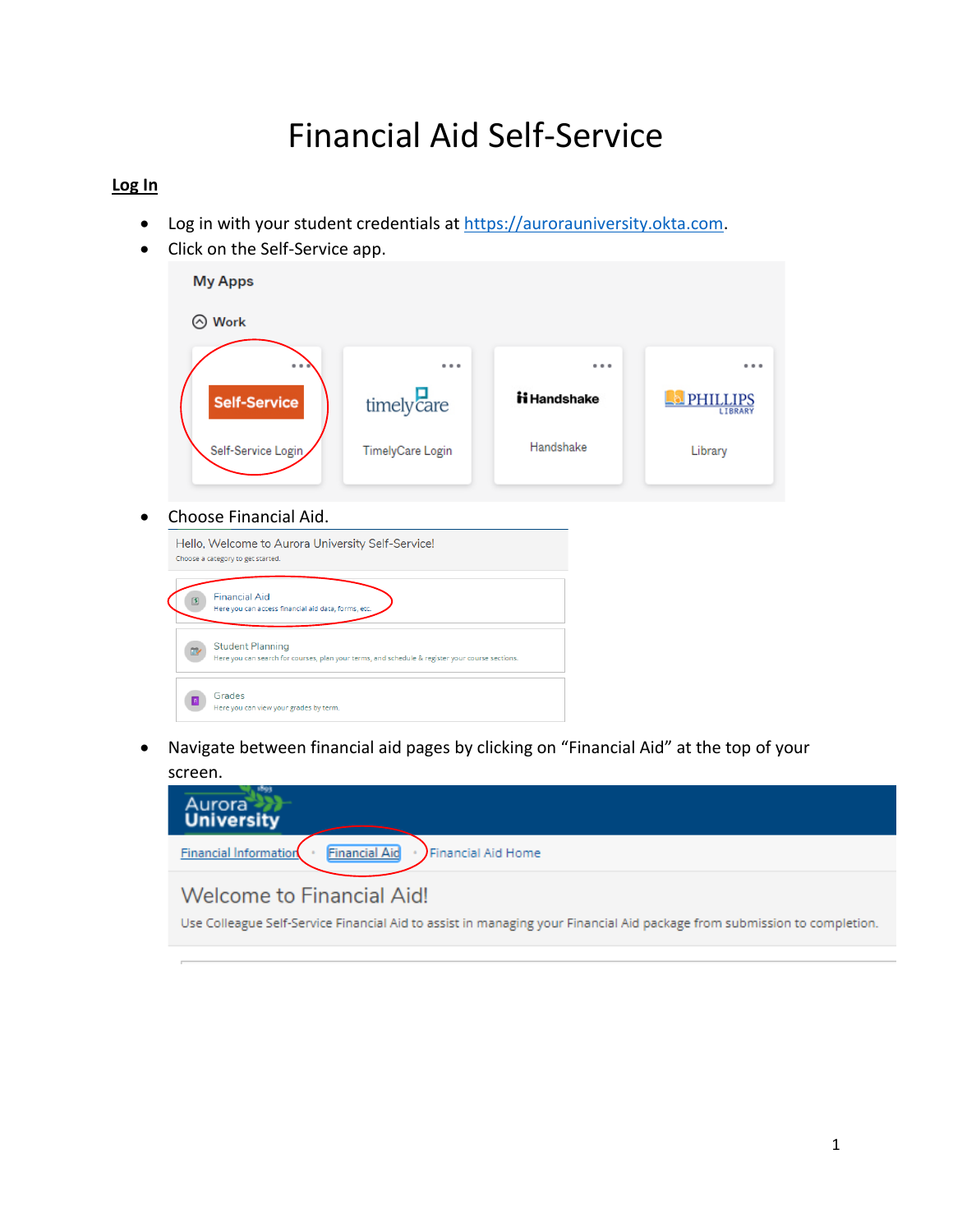## **Financial Aid Home**

Review your personalized checklist of financial aid steps.

| Checklist       |                                                                |
|-----------------|----------------------------------------------------------------|
| △ Action Needed | Submit a Free Application for Federal Student Aid (FAFSA)      |
| Not Available   | Complete required documents                                    |
| Not Available   | Your application is being reviewed by the Financial Aid Office |
| Not Available   | Review and accept your Financial Aid Award Package             |
|                 |                                                                |

Locate helpful links.

**Resources** 

**Form Links** 

IL MAP Grant Special Notice

**FA Rights and Responsibilities** 

**Helpful Links** 

**FAFSA Application** 

**Master Promissory Note** 

**Entrance Counseling** 

**PLUS Loan Application** 

Satisfactory Academic Progress

Withdrawal and Return of Funds

Secure Document Upload Portal

Out-of-Pocket Worksheet

**Financial Aid Appointment** 

You can upload paper forms on our Secure Document Upload Portal.

> You can estimate your out-ofpocket expenses with the Out-of-Pocket Worksheet.

You can schedule a Financial Aid Appointment to speak with a financial aid counselor.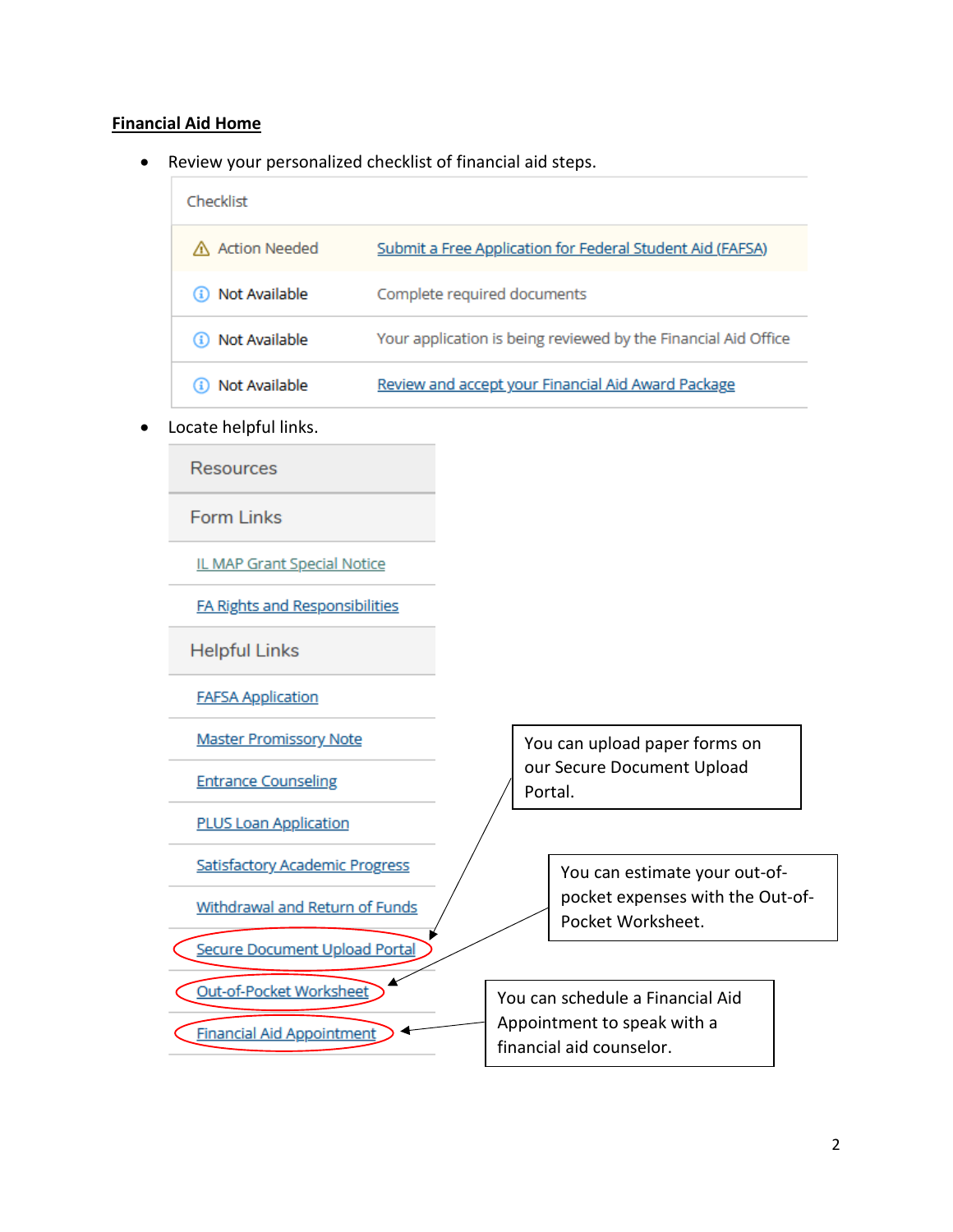## **Required Documents**

 Determine requested financial aid items. Use the direct links to access forms, websites, and instructions. Submit paper forms on our secure document upload portal at [www.aurora.edu/submitfinaidforms.](http://www.aurora.edu/submitfinaidforms)

| Select an Award Year:             | 2022/2023 Academic Year V                                                                                                                                |            |               |
|-----------------------------------|----------------------------------------------------------------------------------------------------------------------------------------------------------|------------|---------------|
| Document                          | Explanation                                                                                                                                              | Due Date   | <b>Status</b> |
| B4 22-23 Student Non-Tax<br>Filer | Verifies student income information on FAFSA<br>Student Non-Tax Filer Verification Link                                                                  | 03/18/2022 | Needed        |
| B2 22-23 Par IRS Dat Ret Tool     | Log on to fafsa.gov to transfer parent tax information directly from IRS into<br>FAFSA<br>IRS Data Retrieval Tool Instructions Link<br><b>FAFSA Link</b> | 03/18/2022 | Needed        |
| B1 22-23 Household Size<br>Verif. | Verifies number of individuals in household and number of individuals in<br>college<br>Household Size Verification Link                                  | 03/18/2022 | Needed        |

#### **My Awards**

- Review your scholarship, grant, work-study, and loan eligibility.
- Accept or decline your loans. You can accept the entire loan amount, reduce the loan amount, or decline the entire loan amount. Allow up to 2 weeks for processing.
- Review the instructions in the blue and red boxes for each loan before accepting or declining.

| Loans<br>20%<br>Money you have to pay back                                                      |         | \$5,500.00                           |                                                                                                                                                                           |                                                                                                                                                                                                                                                         |
|-------------------------------------------------------------------------------------------------|---------|--------------------------------------|---------------------------------------------------------------------------------------------------------------------------------------------------------------------------|---------------------------------------------------------------------------------------------------------------------------------------------------------------------------------------------------------------------------------------------------------|
| Award                                                                                           | Status  | <b>Total Awarded Amount</b>          | Fall Semester 2022                                                                                                                                                        | Spring Semester 2023                                                                                                                                                                                                                                    |
| <b>Subsidized Loans</b><br>$\wedge$ Close                                                       | Pending | \$3,500.00                           | \$1,750.00                                                                                                                                                                | \$1,750.00                                                                                                                                                                                                                                              |
| Maximum Loan Amount                                                                             | \$0.00  |                                      |                                                                                                                                                                           |                                                                                                                                                                                                                                                         |
| <b>Federal Direct Sub Stafford Loan</b>                                                         | Pending | \$3,500.00                           | \$1,750.00                                                                                                                                                                | \$1,750.00                                                                                                                                                                                                                                              |
| Check the terms you will be attending.<br>V Fall Semester 2022<br>Spring Semester 2023<br>Total |         | \$1,750.00<br>\$1,750.00<br>3,500.00 | $\odot$<br>If you would like to change your loan amount after accepting or declining, please contact the Office of Financial Aid at<br>finaid@aurora.edu or 630-844-6190. | If you plan to decline all of your loans, click Accept or Decline All Pending Loans and then Decline All Pending Loans at the<br>bottom of this page. You may accept the entire loan amount, reduce the loan amount, or decline the entire loan amount. |
| Reset                                                                                           |         | Decline                              | Accept                                                                                                                                                                    |                                                                                                                                                                                                                                                         |
| <b>Unsubsidized Loans</b><br>▼ Accept or Decline                                                | Pending | \$2,000.00                           | \$1,000.00                                                                                                                                                                | \$1,000.00                                                                                                                                                                                                                                              |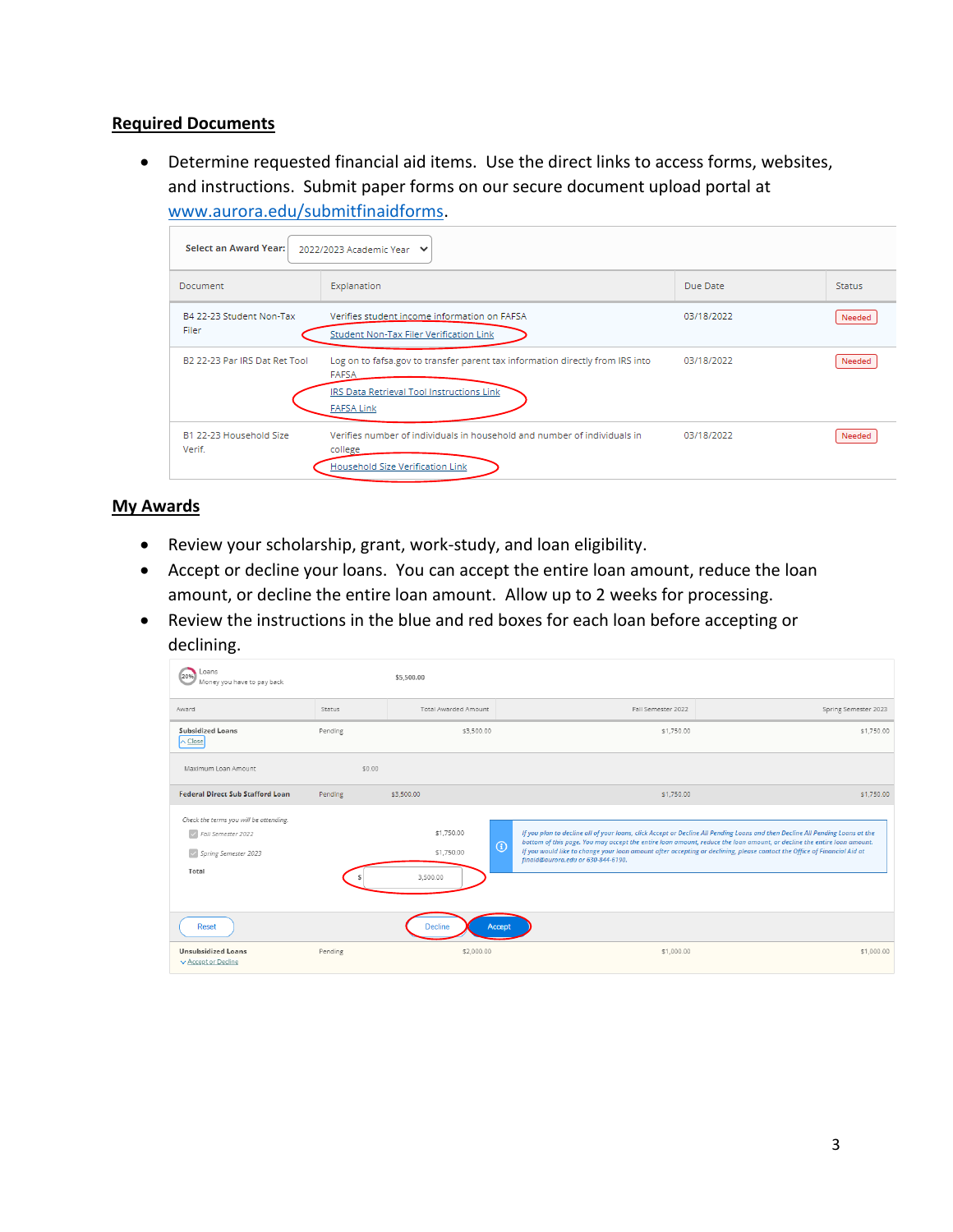Use the direct links under the Loan Requirement Checklist to complete other loan requirements, if applicable.



# **Offer Letter**

View your previous offer letters.

| 2022/2023 Academic Year | \$25,996.00  | Offer Letter History |
|-------------------------|--------------|----------------------|
| <b>D</b> Offer Letter   | ■ 02/03/2022 |                      |
|                         | ■ 01/28/2022 |                      |
|                         | □ 01/20/2022 |                      |
|                         |              | <b>View More</b>     |

 Review your current cost of attendance, housing status, and enrollment status. Contact the Office of Financial Aid if the listed housing status or enrollment status differs from your actual plans. Note that direct costs are billed by the university. Indirect costs are potential expenses with attending college. Use the Out-of-Pocket Worksheet to determine your estimated out-of-pocket cost.<br>Cost of Attendance

| <b>Direct Costs</b>             |             |
|---------------------------------|-------------|
| <b>Tuition &amp; Fees</b>       | \$27,600.00 |
| On-Campus Room & Board          | \$12,320.00 |
| <b>Total Direct Costs</b>       | \$39,920.00 |
| <b>Indirect Costs</b>           |             |
| <b>Books &amp; Supplies</b>     | \$1,200.00  |
| Transportation                  | \$1,386.00  |
| Miscellaneous                   | \$1,724.00  |
| <b>Total Indirect Costs</b>     | \$4,310.00  |
|                                 |             |
| <b>Total Cost of Attendance</b> | \$44,230.00 |
|                                 |             |

| <b>Term</b>   | <b>Housing Status</b> | <b>Enrollment Status</b> |
|---------------|-----------------------|--------------------------|
| Fall          | <b>RESIDENT</b>       | <b>FULL TIME</b>         |
| <b>Spring</b> | <b>RESIDENT</b>       | <b>FULL TIME</b>         |